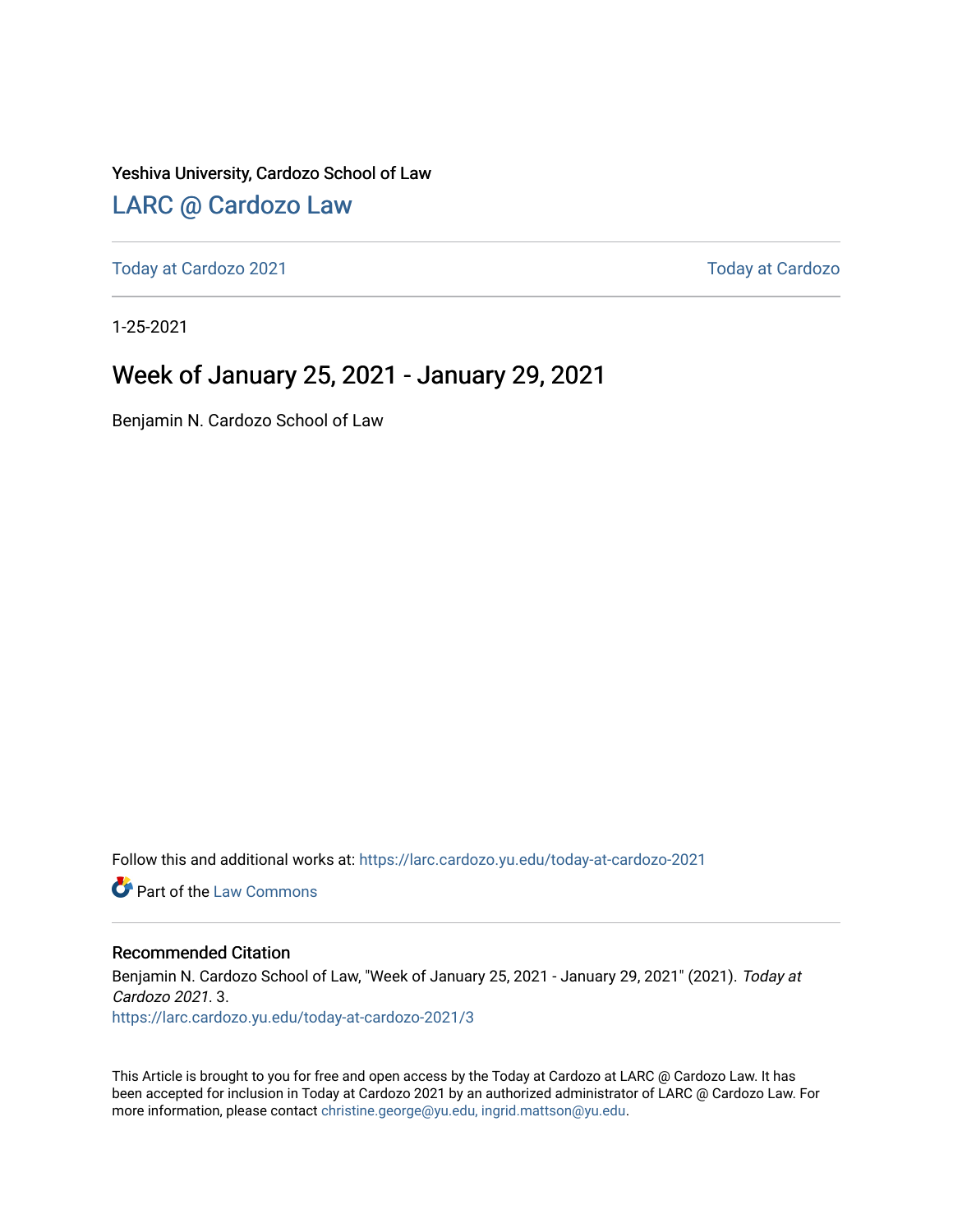

## **Today At Cardozo**

**Monday, January 25th, 2021**

If/When/How: Lawyering for Reproductive Justice Cardozo Chapter Spring General Body Meeting **Monday, January 25 at 12:00 pm**

Join us to discuss upcoming events!

## **Upcoming Events and Announcements**

Dean Melanie Leslie '91 invites you to A Conversation with Rachel Strom '06 **SOCIAL MEDIA, THE PRESIDENCY AND THE FIRST AMENDMENT** January 27, 2021

12 – 1 pm

Advance Registration Required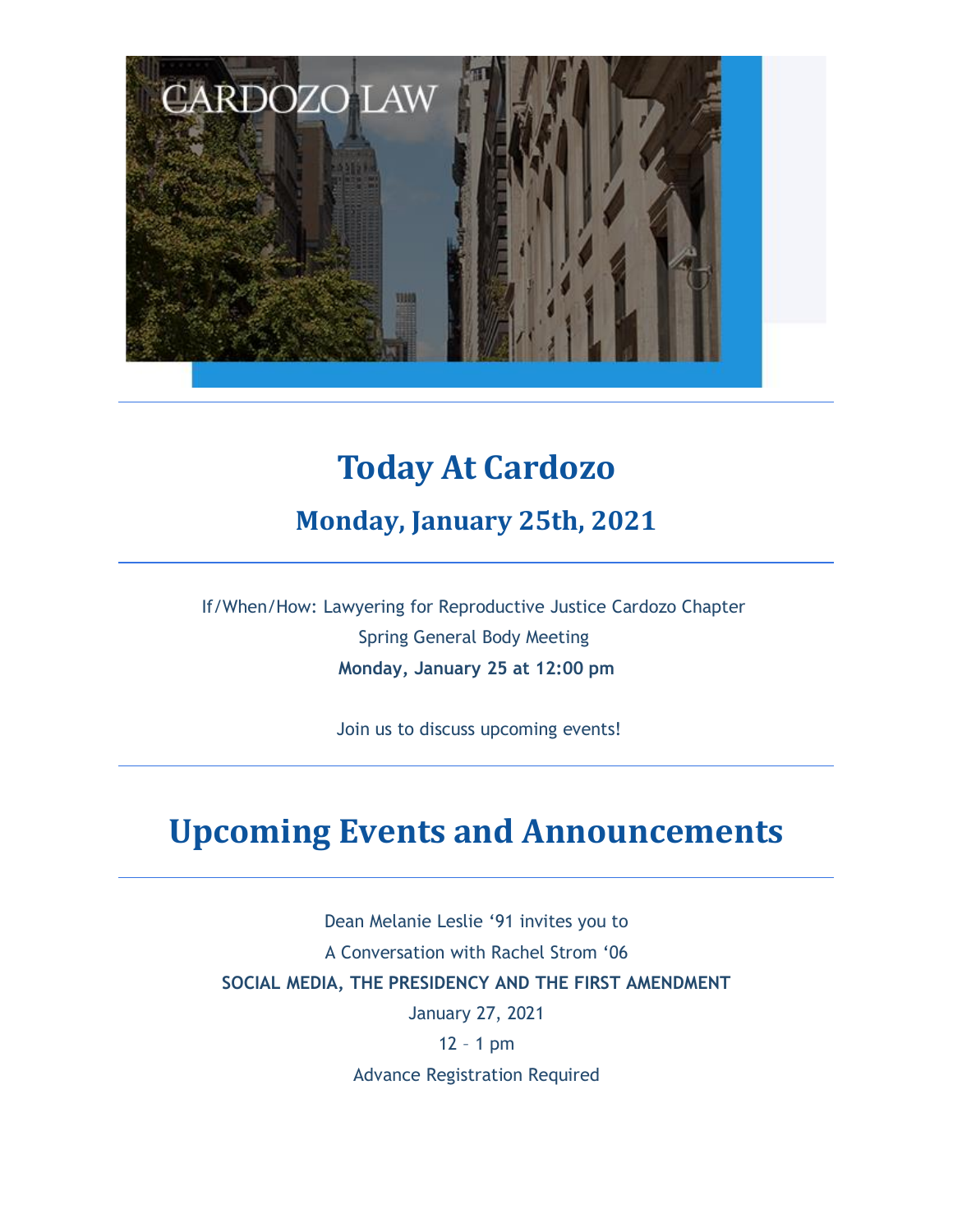Twitter banned Trump. Amazon kicked Parler off its platform. Did either of these acts violate the First Amendment? Give rise to legal liability on other grounds? Legality aside, were they wise decisions?

Please join Dean Leslie for a chat with Rachel Strom '06, expert in First Amendment Law and Digital Media, and a Partner at Davis Wright Remaine.

> This event is open the entire Cardozo community, including alumni. Hope to see you there!

#### **Barbri Bar Prep: Virtual Table**

Barbri is hosting a virtual table where we will demonstrate the different Barbri courses, including the Bar Review Course and the MPRE review! Join anytime on **Wednesday, Jan. 27** from **11am-4pm.** Teddy Hook (Barbri Director of Legal Education) and several classmates will be available as a resource for you, so feel free to ask questions about the Bar, MPRE, NYLE or any other review questions you may have!

**Class Resources**: Don't miss out on our FREE resources including outlines, review questions, and videos! For access to the 1L Mastery program, click HERE. For access to our Upper-Level resources, click HERE.

**Public Interest**: Don't forget about our **Public Interest Scholarship**, available HERE.

**Enrollment**: If you're ready to enroll, do so HERE.

**Bill Firm**: If you have a firm covering the cost of your course, you can still bill directly to that firm HERE.

**Social**: Be sure to follow Barbri on Facebook and Twitter for more information on Barbri deals and study tips!

**Zoom Office Hours**: If you have any lingering questions or can't make the table time, feel free to come chat with Teddy Hook, the Cardozo Barbri Director, via zoom.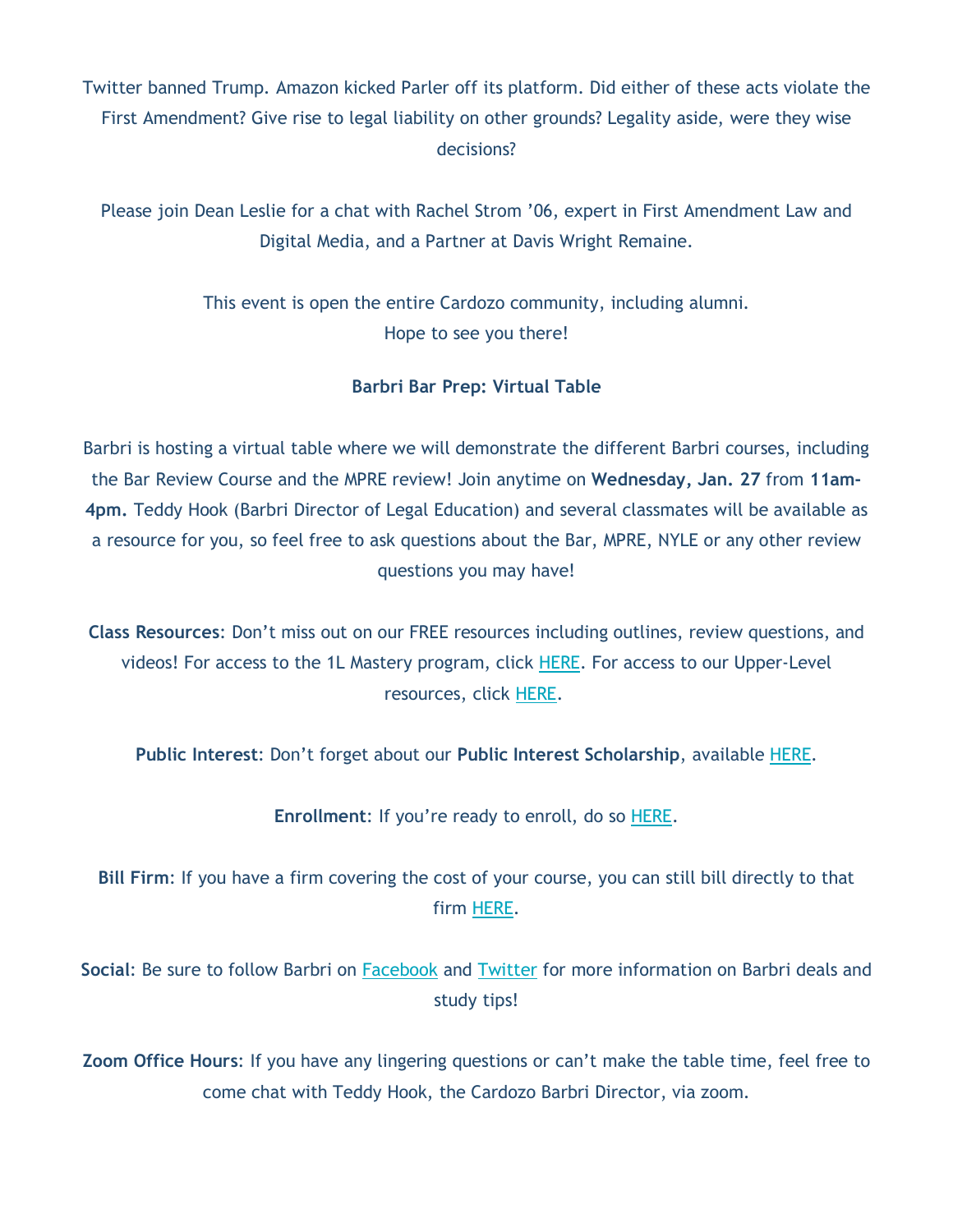

# **Today At Cardozo**

### **Tuesday, January 26th, 2021**

There were no events requested at this time.

# **Upcoming Events and Announcements**

There were no events requested at this time.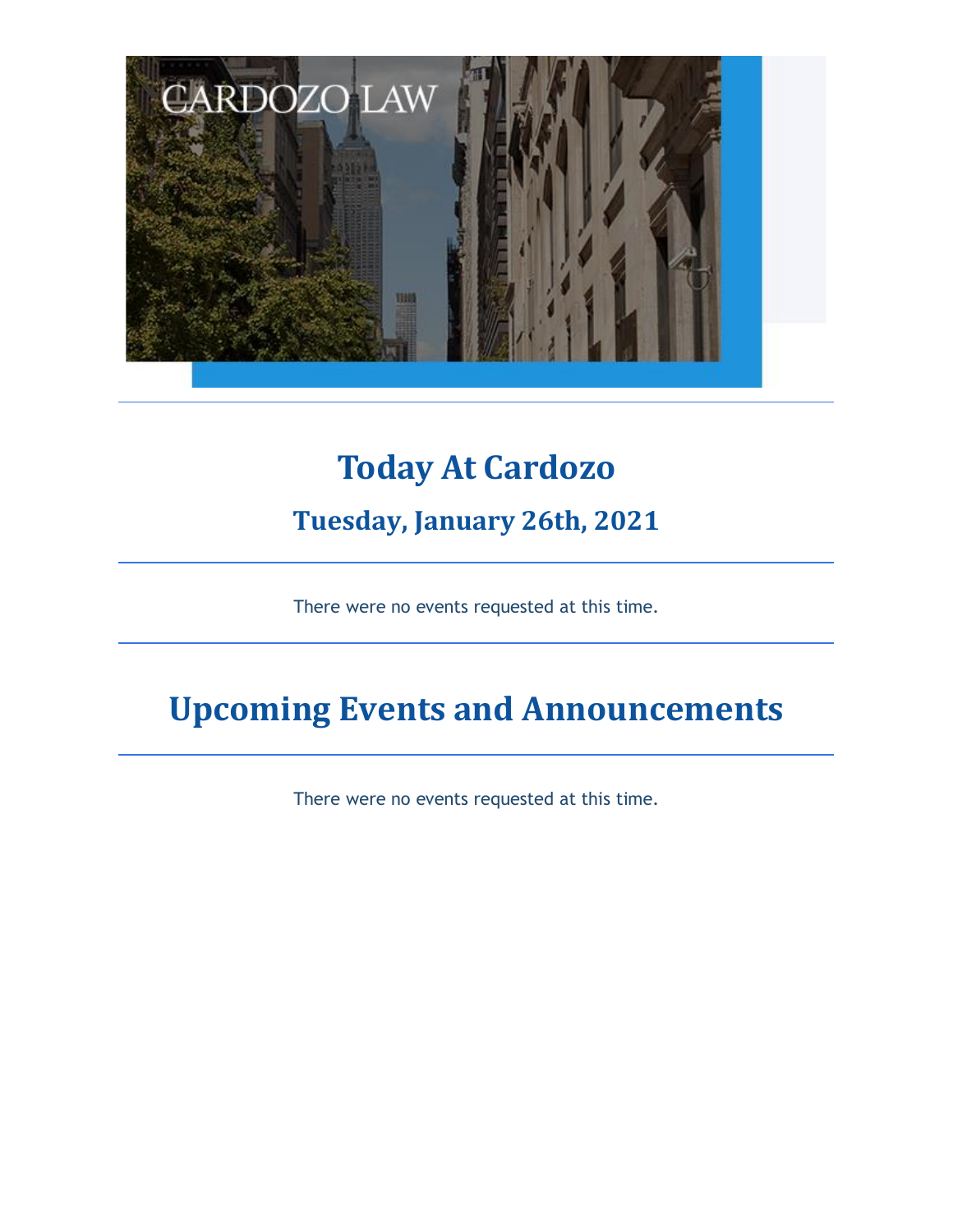

# **Today At Cardozo**

### **Wednesday, January 27th, 2021**

Dean Melanie Leslie '91 invites you to A Conversation with Rachel Strom '06 **SOCIAL MEDIA, THE PRESIDENCY AND THE FIRST AMENDMENT** January 27, 2021

12 – 1 pm

Advance Registration Required

Twitter banned Trump. Amazon kicked Parler off its platform. Did either of these acts violate the First Amendment? Give rise to legal liability on other grounds? Legality aside, were they wise decisions?

Please join Dean Leslie for a chat with Rachel Strom '06, expert in First Amendment Law and Digital Media, and a Partner at Davis Wright Remaine.

> This event is open the entire Cardozo community, including alumni. Hope to see you there!

> > **Barbri Bar Prep: Virtual Table**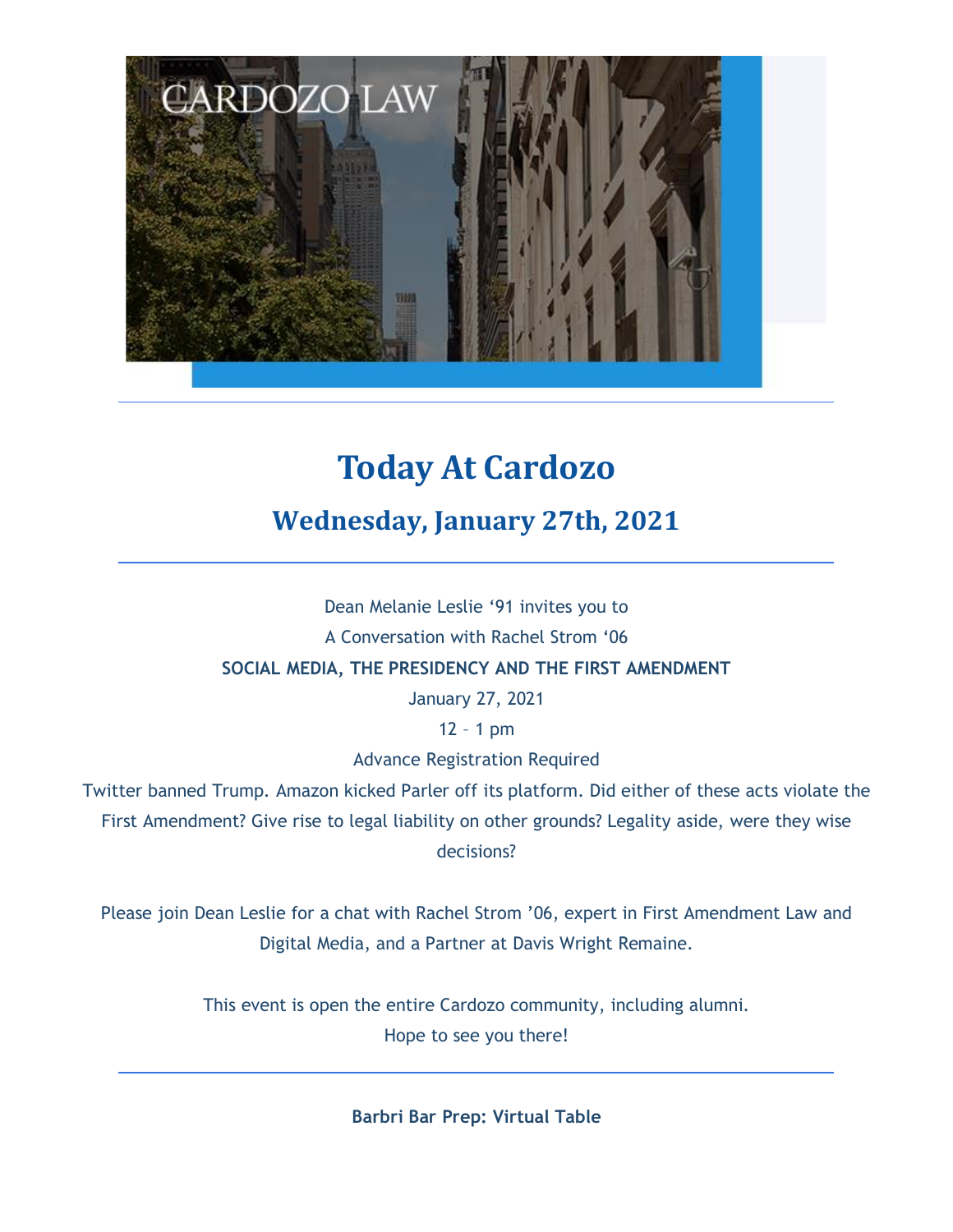Barbri is hosting a virtual table where we will demonstrate the different Barbri courses, including the Bar Review Course and the MPRE review! Join anytime on **Wednesday, Jan. 27** from **11am-4pm.** Teddy Hook (Barbri Director of Legal Education) and several classmates will be available as a resource for you, so feel free to ask questions about the Bar, MPRE, NYLE or any other review questions you may have!

**Class Resources**: Don't miss out on our FREE resources including outlines, review questions, and videos! For access to the 1L Mastery program, click HERE. For access to our Upper-Level resources, click HERE.

**Public Interest**: Don't forget about our **Public Interest Scholarship**, available HERE.

**Enrollment**: If you're ready to enroll, do so HERE.

**Bill Firm**: If you have a firm covering the cost of your course, you can still bill directly to that firm HERE.

**Social**: Be sure to follow Barbri on Facebook and Twitter for more information on Barbri deals and study tips!

**Zoom Office Hours**: If you have any lingering questions or can't make the table time, feel free to come chat with Teddy Hook, the Cardozo Barbri Director, via zoom.

## **Upcoming Events and Announcements**

**The Folly of U.S. Sanctions against the International Criminal Court**

February 3, 2021 12:00PM-1:30PM ET via Zoom

Since the inception of the International Criminal Court (ICC) in 1998, the United States has had both hostile and cooperative relations with the ICC. The outgoing U.S. administration took hostility to a new level, imposing legal sanctions on the Court's high-level officials in the same way the government imposes civil and criminal sanctions against those who provide material support to terrorists. This panel will explore the state of litigation challenging these sanctions,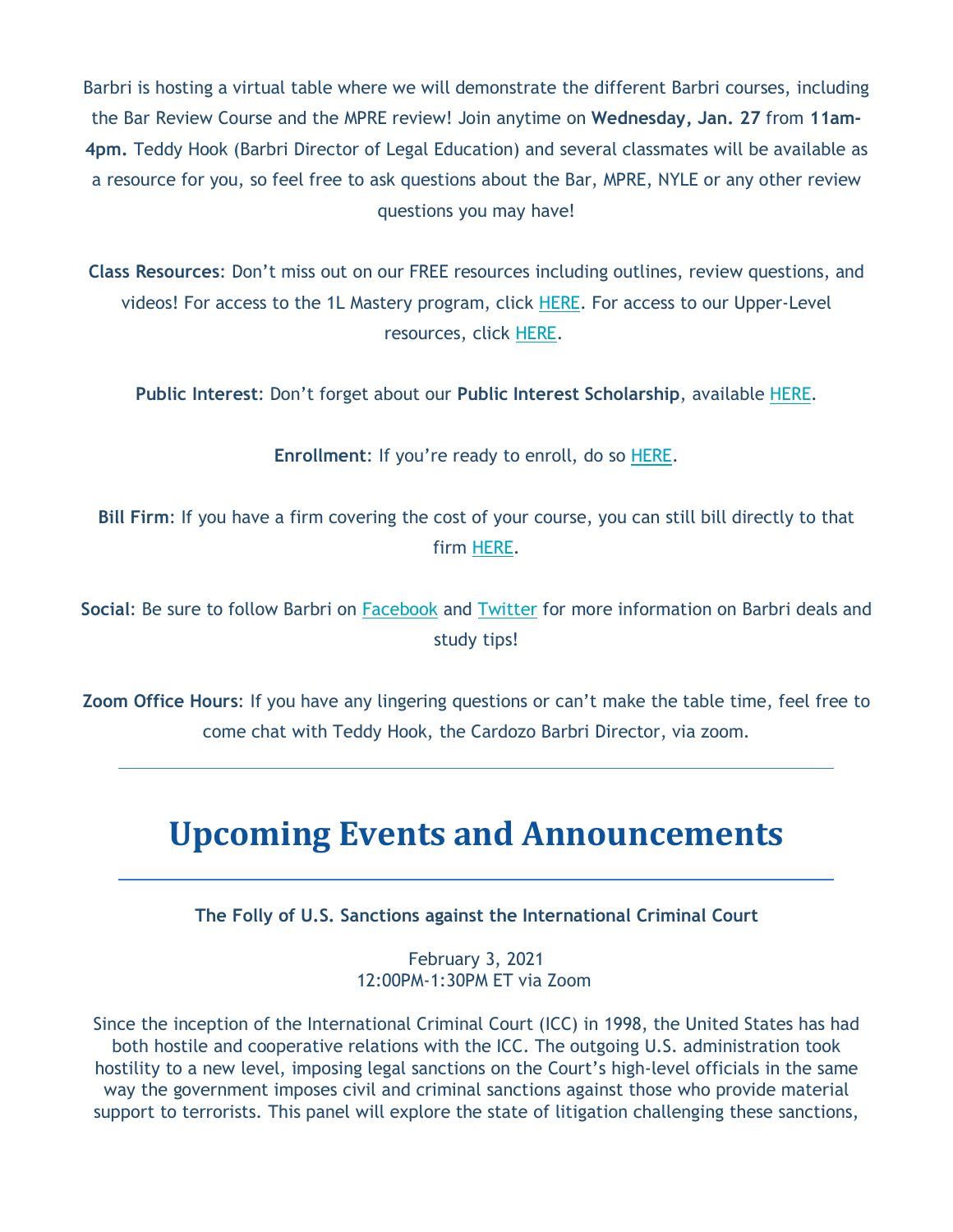and how and why the incoming administration's approach to the ICC might differ from that of its predecessor.

This panel is co-sponsored by the International Humanitarian Law Committee of the American Branch of the International Law Association. CLE credit will be available pending approval. This panel will be held over zoom and a link will be sent out the morning of the event.

#### Panelists include:

Betsy Apple: Advocacy Director and Head of the Rule of Law Division, Open Society Justice Initiative Andrew Loewenstein, Partner, Foley Hoag Gabor Rona, Professor of Practice and Director of CLIHHR's Law and Armed Conflict Project, Benjamin N. Cardozo School of Law Adam M. Smith, Partner, Gibson, Dunn and Crutcher Beth Van Schaack, Leah Kaplan Visiting Professor of Human Rights, Stanford Law School

> Cardozo Health Law Society First General Body Meeting Thursday, January 28, 2021, 6:00 - 7:00 P.M.

The Cardozo Health Law Society invites you to their first general body meeting of the spring! During the meeting, we will introduce our first ever E-board, share what we have in store this semester, and answer any questions you may have.

We look forward to meeting and getting to know all of you on Thursday!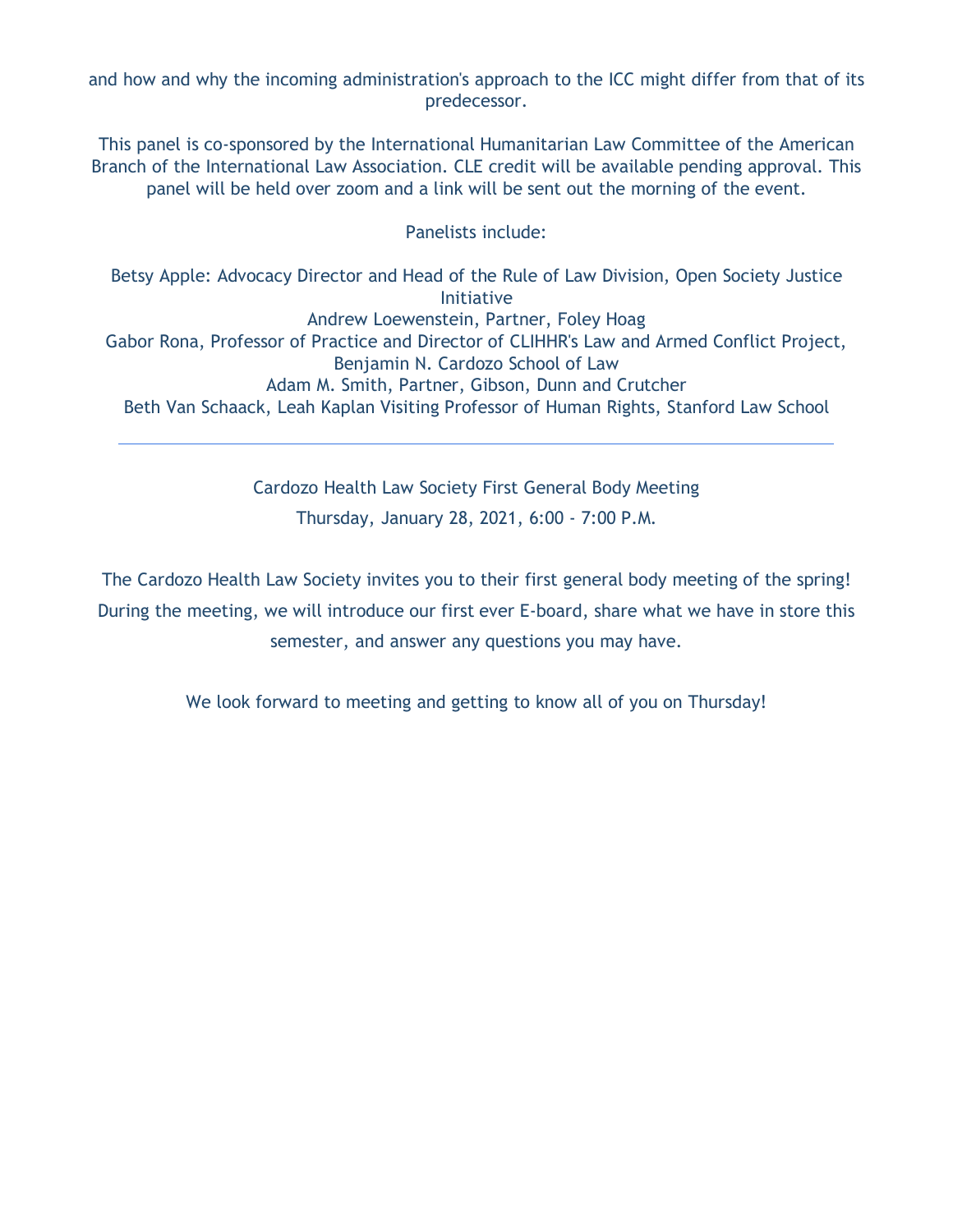

# **Today At Cardozo Thursday, January 28th, 2021**

Cardozo Health Law Society First General Body Meeting Thursday, January 28, 2021, 6:00 - 7:00 P.M.

The Cardozo Health Law Society invites you to their first general body meeting of the spring! During the meeting, we will introduce our first ever E-board, share what we have in store this semester, and answer any questions you may have.

We look forward to meeting and getting to know all of you on Thursday!

## **Upcoming Events and Announcements**

The Heyman Center on Corporate Law & Governance invites you to a Heyman Speaker Series event:

**Commercial Litigation Finance**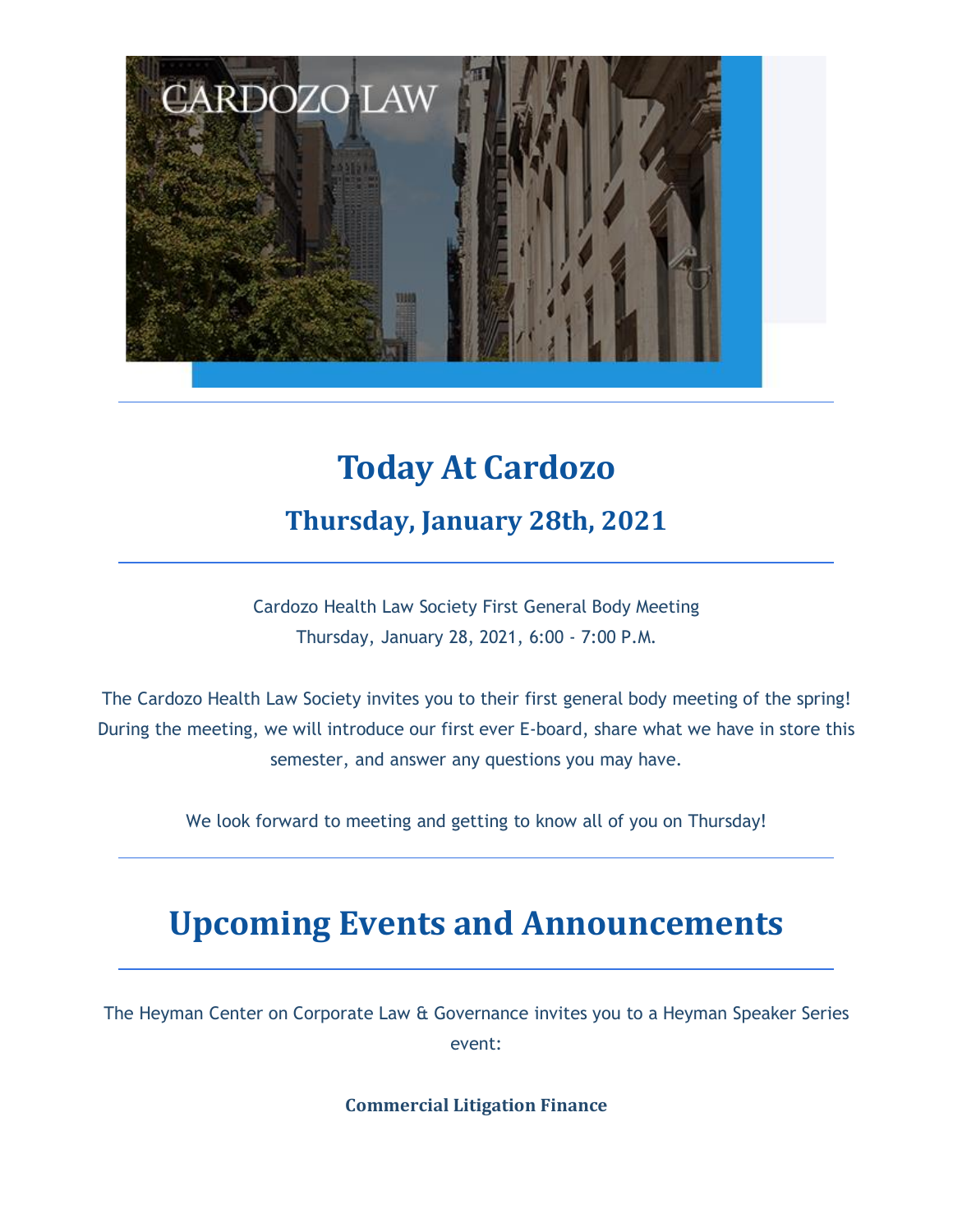### **Speakers**: Rebecca Berrebi '08, Founder and CEO, Avenue 33, LLC; Chris Young '07, General Counsel (North America) at Omni Bridgeway **Date**: Monday, February 1, 2021 **Time**: 12:00 p.m.

Please join us for a Heyman Speaker Series event with Rebecca Berrebi '08, Founder and CEO with Avenue 33, LLC, and Chris Young '07, General Counsel (North America) and CCO with Omni Bridgeway, both Cardozo alumni! Ms. Berrebi and Mr. Young will provide an overview of the commercial litigation finance market, the role funding plays in law firm and clients' commercial litigation strategy, the type of cases ripe for funding, and the various types of practice areas involved in a commercial litigation finance transaction.

Prior to founding Avenue 33, LLC, Ms. Berrebi served as Head of Corporate Affairs at Tenor Capital Management Company, a Legal Consultant for TowerBrook Capital Partners, and an attorney at Kirkland & Ellis. Prior to his time at Omni Bridgeway, Mr. Young served as a VP and Counsel at RBS, and an attorney at law firms Hunton Andrews Kurth and Carter Ledyard.

Zoom details are available on the registration page and will also be sent by email prior to the event. This event is open only to the Cardozo community.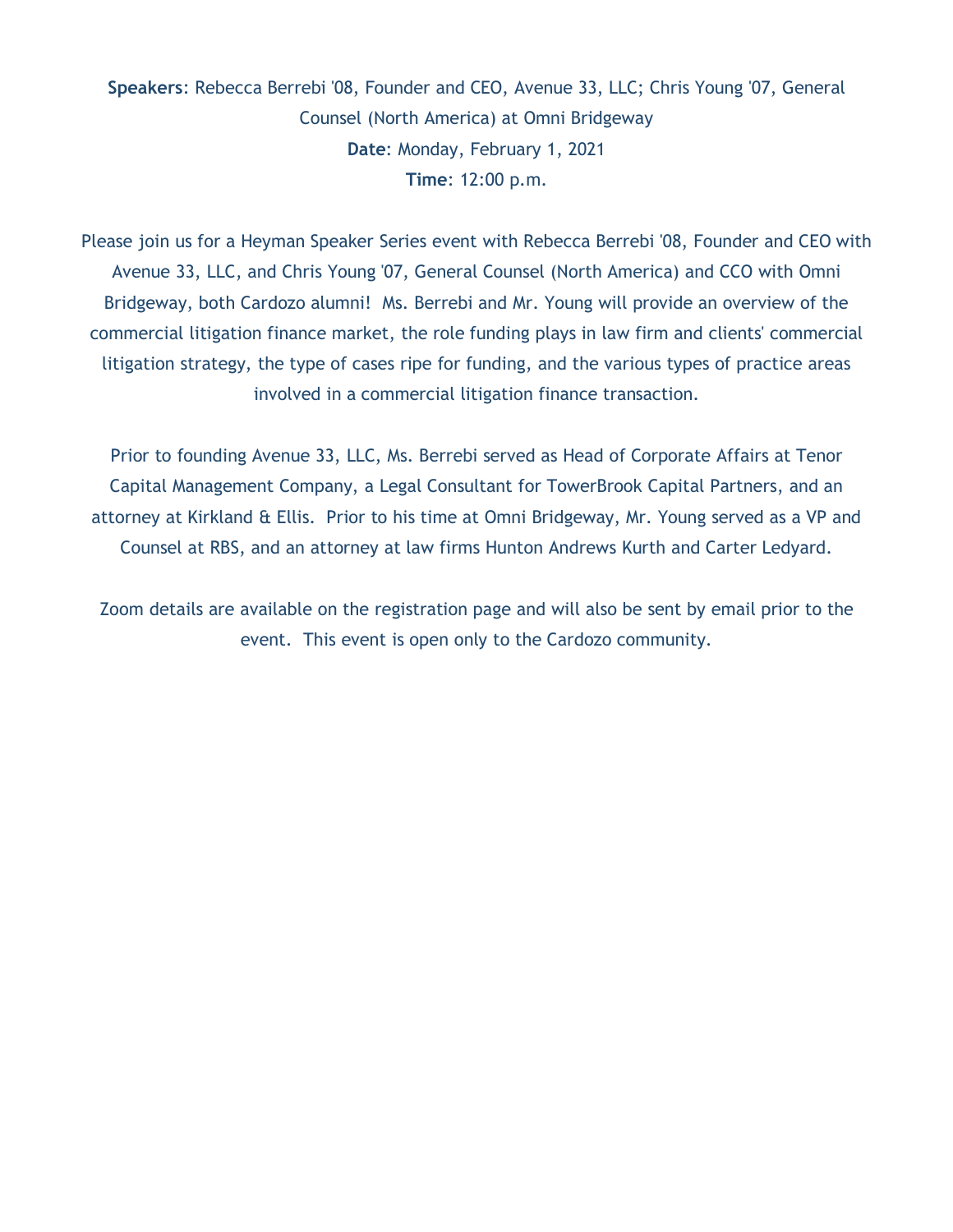

# **Today At Cardozo Friday, January 29th, 2021**

There were no events requested at this time.

# **Upcoming Events and Announcements**

Kaplan Bar Review: Bar Talk Monday, February 1st, 12:15pm-12:45pm.

Sponsoring Group: Kaplan

Hey 3Ls,

Kaplan Bar Review will be hosting a Bar Talk MONDAY, 2/1, from 12:15-12:45PM on Zoom (details below). Join us for information on how Kaplan will prepare you for success on your bar exam! You will learn about how you can get an \$100 Amazon gift card for enrolling now and all attendees will be entered into a chance to win their course for half off!\*